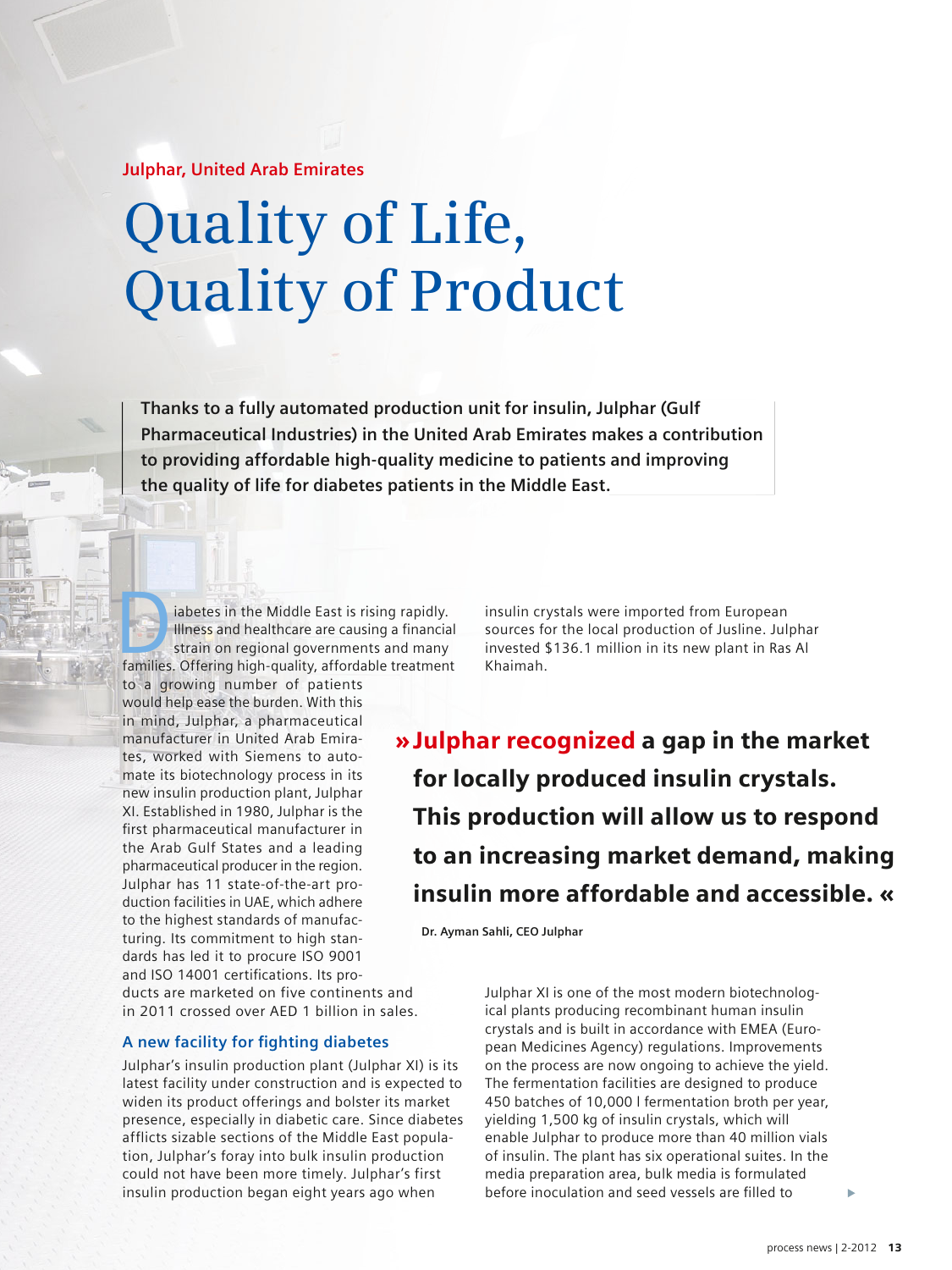$\mathbf{b}$ begin fermentation. In the buffers preparation area, the bulk buffers are formulated before filling storage vessels for chromatography purification. A buffer hold stores formulated buffers in vessels for further use. The fermentation suite consists of four seed fermenters and four 5,000 l production fermenters, which produce 10,000 l of bacterial broth per batch. In the recovery area, the E. coli is removed and the pre-poinsulin is harvested and treated with buffers to assist it in attaining its tertiary structure. In the purification suite, peptides are removed and the preproinsulin is cleaved using CPB to modify its primary structure and then separated by chromatography and finally crystallized.

#### **A trusted partner**

Julphar was happy with previous Siemens solutions, such as in its Julphar VI plant for liquid and semisolid pharmaceuticals. This plant is fully automated with Simatic components and has minimal human intervention in all stages of production. Siemens' first-class biopharmaceuticals knowledge and experience, and its innovative automation products and solutions, were the main reasons that Julphar chose Siemens to help build its new plant, the Julphar XI. In early 2009, Julphar and Siemens discussed cooperation for Julphar XI. Construction continued in

"This is the start of a long-term relationship, initially focused on successfully completing what Julphar considers to be one of their most strategic projects during recent years," said Dr. Ayman Sahli, CEO of Julphar.

## **Full automation for bulk production**

Siemens delivered a comprehensive process control solution based on Simatic PCS 7, including batch and route control. The solution includes the automation of insulin crystal production and the affiliated tank farm, the integration of the fermentation process, and the communication to third-party packages.

The system comprises 11 Simatic S7-417s for the different suites within production, connecting remote stations with 6,000 I/Os to operate sensors and valves. Over 7,000 m of data cable were laid to connect the PLCs, PCs, and cabinets with industrial Ethernet and Profibus. Operating and monitoring can be done from the process control room and in the field with remote HMI panels. Every operation is logged safely and all executed batches are archived in a central server.

#### **Project management a crucial factor**

Considering the high standards for the pharmaceutical industry, the need for bulk production, and the

> desire to reduce total costs, expert project management and engineering was a must. The Siemens project management approach PM@Siemens strictly followed the V model and complied with the latest GAMP regulations. From the start, project approaches were specified, the responsible roles defined, and expected results described. In addition, deviations in the process were anticipated and planned for. This helped minimize project risks and improved project transparency and control. Project interfaces were also standardized to ensure easy communication

» We have chosen Siemens as they are world leaders in automation process control systems, for both the pharmaceutical and biopharmaceutical industry. They were able to provide a good platform suitable for our manufacturing needs. «

 **Eng. Essam Hammad, Julphar Diabetes**

2010 and was accomplished in two phases. In phase 1, the user requirement specifications and process-related functional specifications were determined. In phase 2, the hardware and software for the control systems were designed. The control system was configured, hardware was integrated, and the system was tested. In 2011 the control system was delivered and the plant was completed. In March 2012 site acceptance was performed and operation started.

between all stakeholders. A project quality plan served as a base for all referenced documents. This ensured compliance with relevant standards, so project goals could be met efficiently. Siemens developed the quality-related documents during the early phase of the project in cooperation with Julphar. Testing plans and standard operations were created and used during the entire project lifecycle. The complete set of documentation was given to Julphar for its own quality assurance and regulation acceptance.